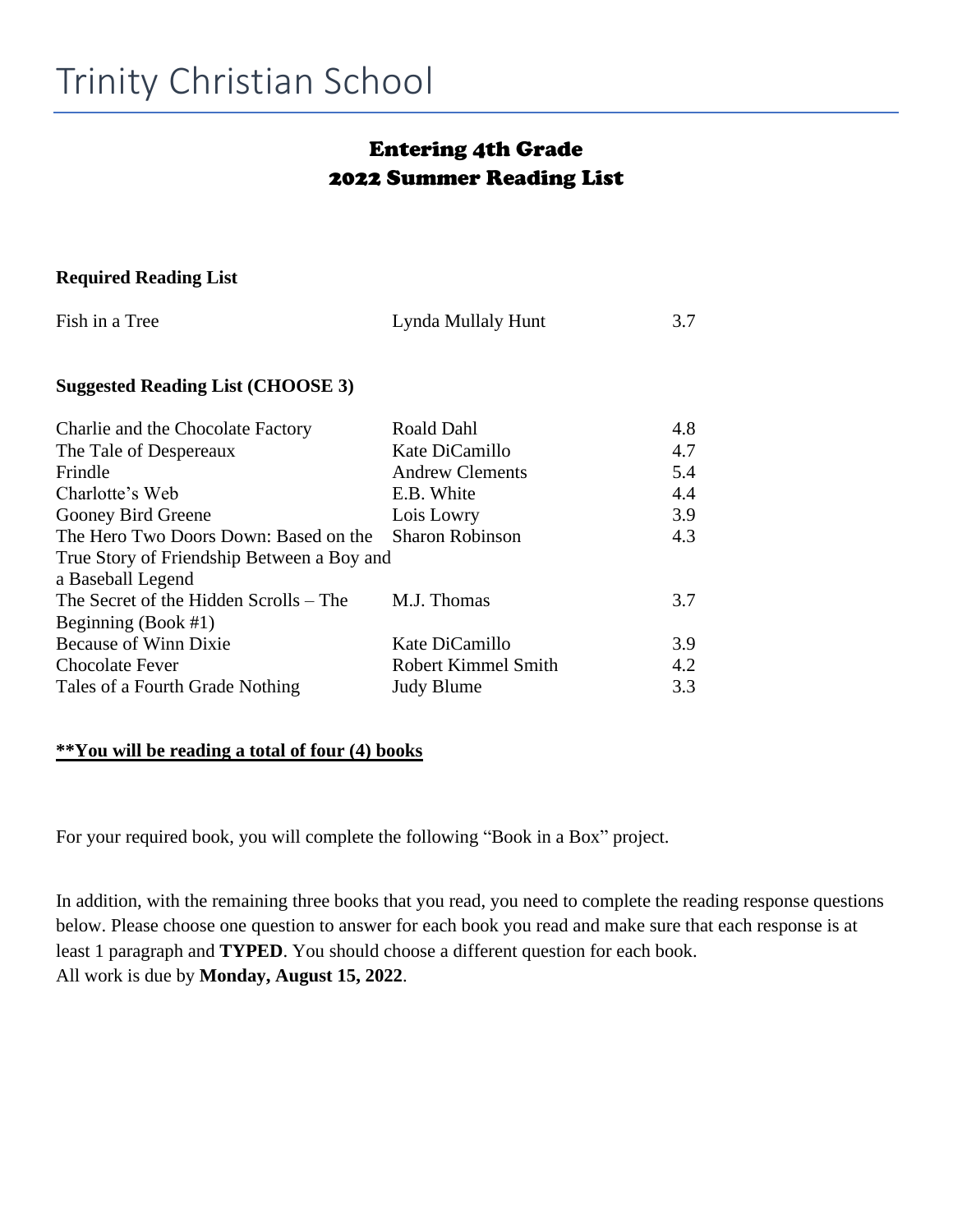# Book in a Box

The Project

Decorate a box to represent the book and fill it with objects that represent different parts of the book.

The Details

- You can use a shoebox, oatmeal canister, coffee can or other similarly sized container for this project.
- Decorate your box to go with the book. You can draw pictures yourself or use pictures from magazines or the internet. Be sure to include the title and author of the book on the box as well as your name.
- Find at least 8 different objects. You can use pictures if the object you want to use is too big to fit inside your box.
- For each object, make a notecard that includes the name of the object at the top and a paragraph about how the object is an important part of the book.

# Tips for Success

J

✓ As you read the book, keep a list of ideas for objects that you might want to use for this project.

- ✓ If you use pictures, glue them onto cardboard backings to make them more durable and appealing.
- ✓ Try to find at least one object for each chapter of the book.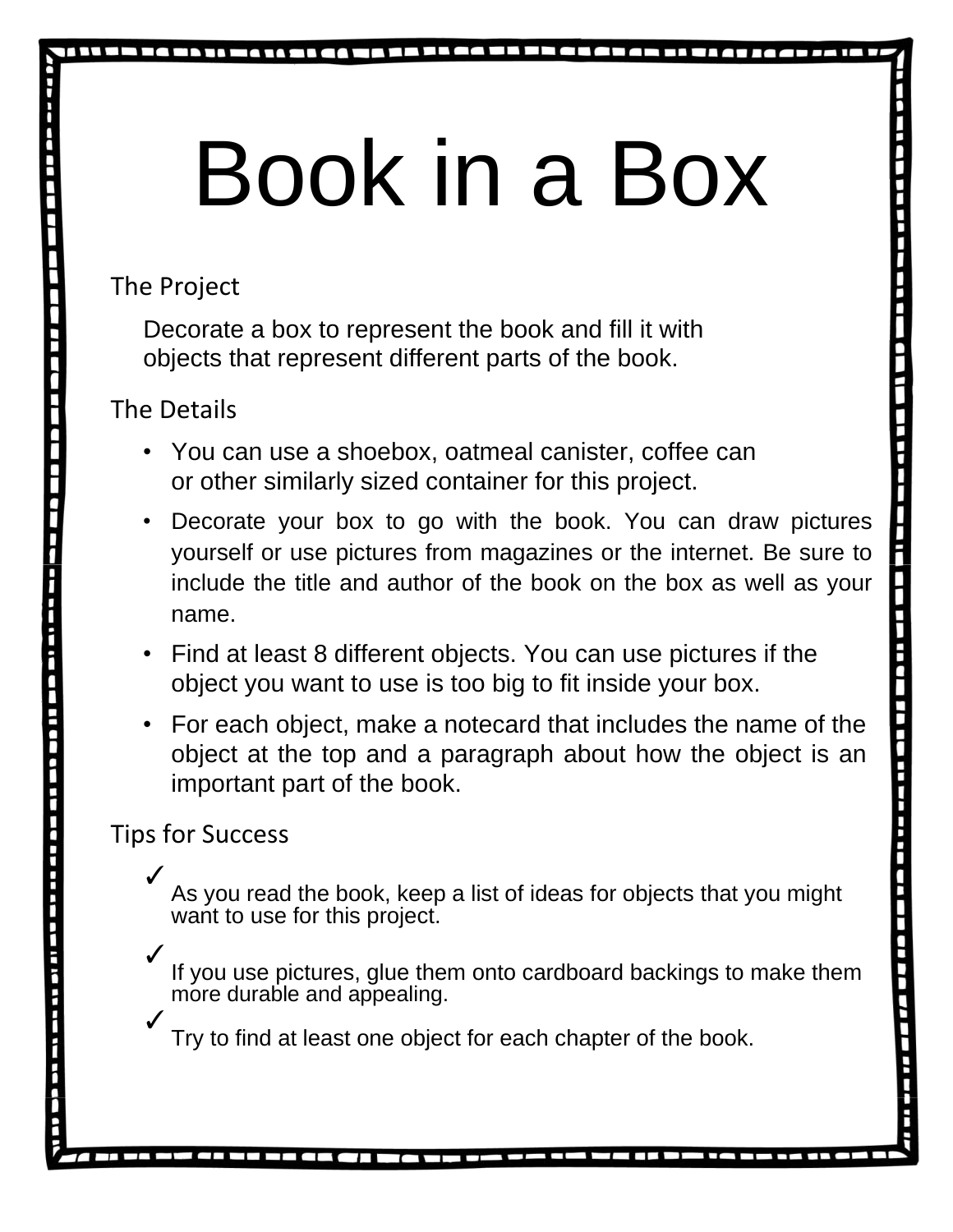# Book in a Box Grading Rubric

✓ *Check off each item to make sure you included all the project requirements.*

- ❑ The title and author are displayed.
- ❑ I included at least 8 objects.
- ❑ Each object represents an important element in the story.
- ❑ Each object has a notecard.
- ❑ Each notecard has a title and a paragraph.
- ❑ Each notecard explains the importance of the object.
- ❑ Each paragraph has correct form, spelling, grammar, and punctuation.
- ❑ The box is decorated.
- ❑ The project was made with care.

| <b>Name</b> |  |
|-------------|--|
|             |  |
|             |  |

# Don't Forget

✓ As you read your book, keep a list of ideas for objects that you might want to use for this project.

✓ Try to find at least one object for each chapter of the book.

✓ Use sticky notes to mark the parts of the book that made you think of the object.